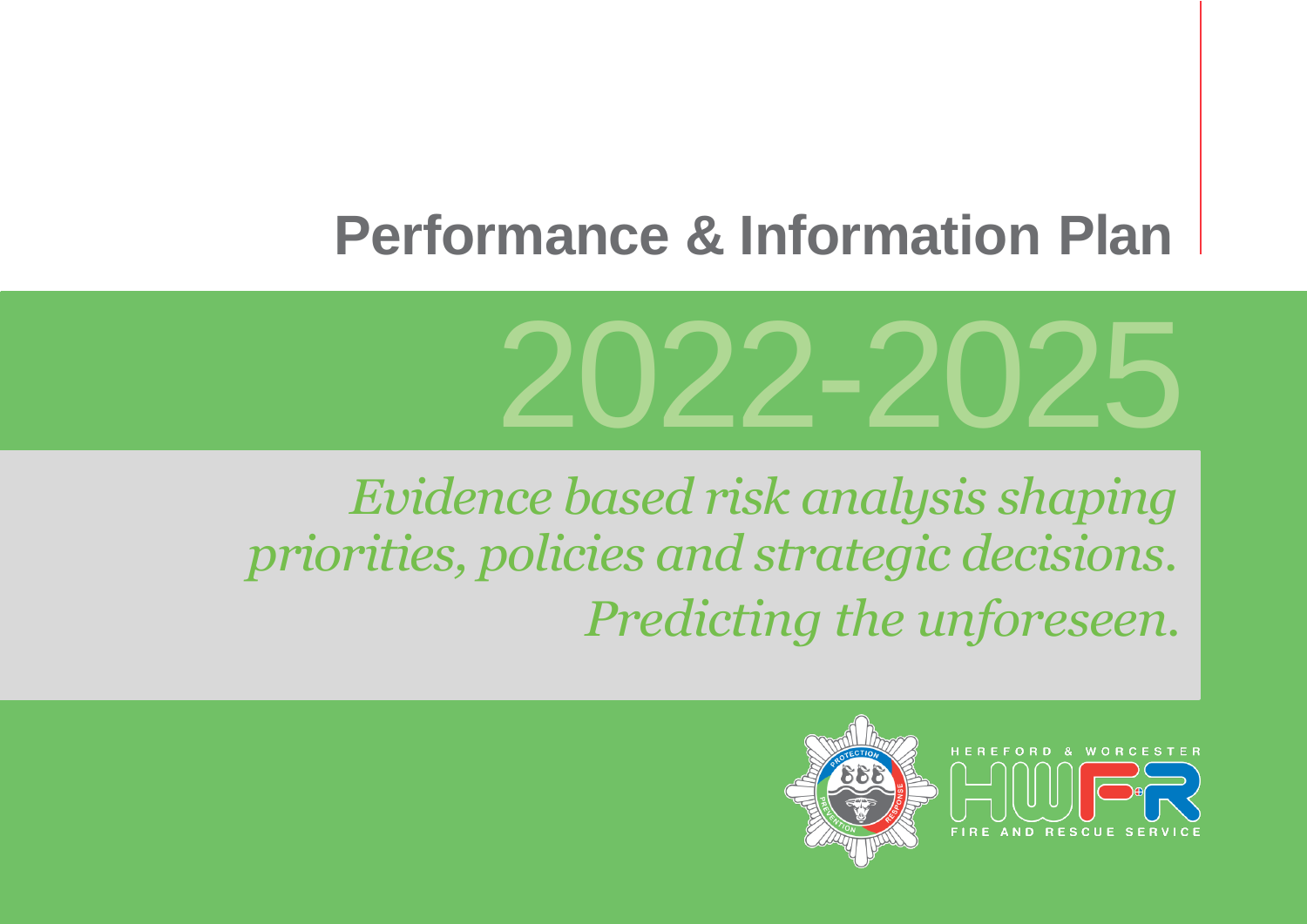## **Contents**

| $\overline{2}$ |     |  |  |  |
|----------------|-----|--|--|--|
|                | 3.1 |  |  |  |
|                | 3.2 |  |  |  |
|                | 3.3 |  |  |  |
| $\overline{3}$ |     |  |  |  |
| $\overline{4}$ |     |  |  |  |
|                |     |  |  |  |
|                |     |  |  |  |
|                |     |  |  |  |
|                |     |  |  |  |
|                |     |  |  |  |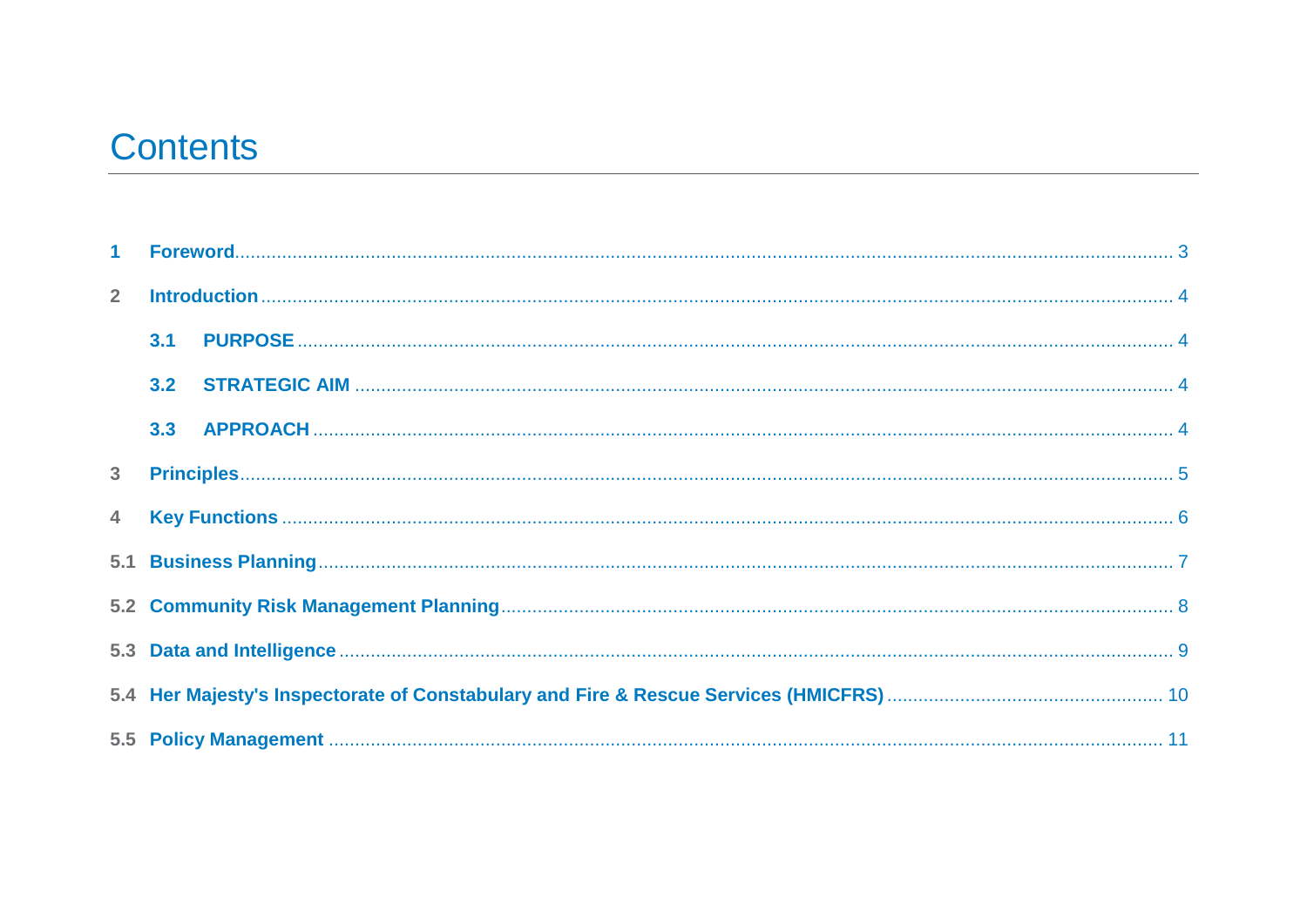

### <span id="page-2-0"></span>1 Foreword

For many years the Performance & Information (P&I) department has provided ongoing support to strategic decision-making, operational planning and project development and implementation to support delivery of the Community Risk Management Plan (CRMP). While key functions have changed over the years, the department continues to provide support to other departments and remains at the heart of driving change and improved performance.

With new core strategies for Response, Protection and Prevention in place, P&I believe that more can be offered and there is potential to become more proactive in delivering services. P&I can offer more assistance to departments to help to inform decision making, business planning and assured performance improvement.

P&I will continue to support business planning through the preparation of CRMP, the coordination of collaborative planning within departments and the overall action programme management in relation to the Her Majesty's Inspectorate of Constabulary and Fire & Rescue Services (HMICFRS) inspections. P&I will also support performance improvement through the analysis of data and intelligence identifying trends, issues and opportunities.

To do this, P&I will be setting the work around five separate, but interrelated, themes forming a golden thread running between the work of the department and the wider Service.

#### These themes are:

- Business Planning,
- Community Risk Management Planning,
- Data and Intelligence,
- Her Majesty's Inspectorate of Constabulary and Fire & Rescue Services,
- Policy Management.

This P&I Plan provides an overview of department's aims over the next three years, and is a statement of intent to ensure that services are welltargeted towards identified risks and priorities, demonstrate high quality and value for money and provide ongoing reassurance to the communities of Herefordshire and Worcestershire.

The P&I Plan will be accompanied by the Annual Workstream Plan setting out the focus of our work each year. Progress against Annual Workstream Plan will be reported internally to the Strategic Leadership Board (SLB) on an annual basis.

The P&I Plan will be reviewed in 2025 in conjunction with the Service's core strategies.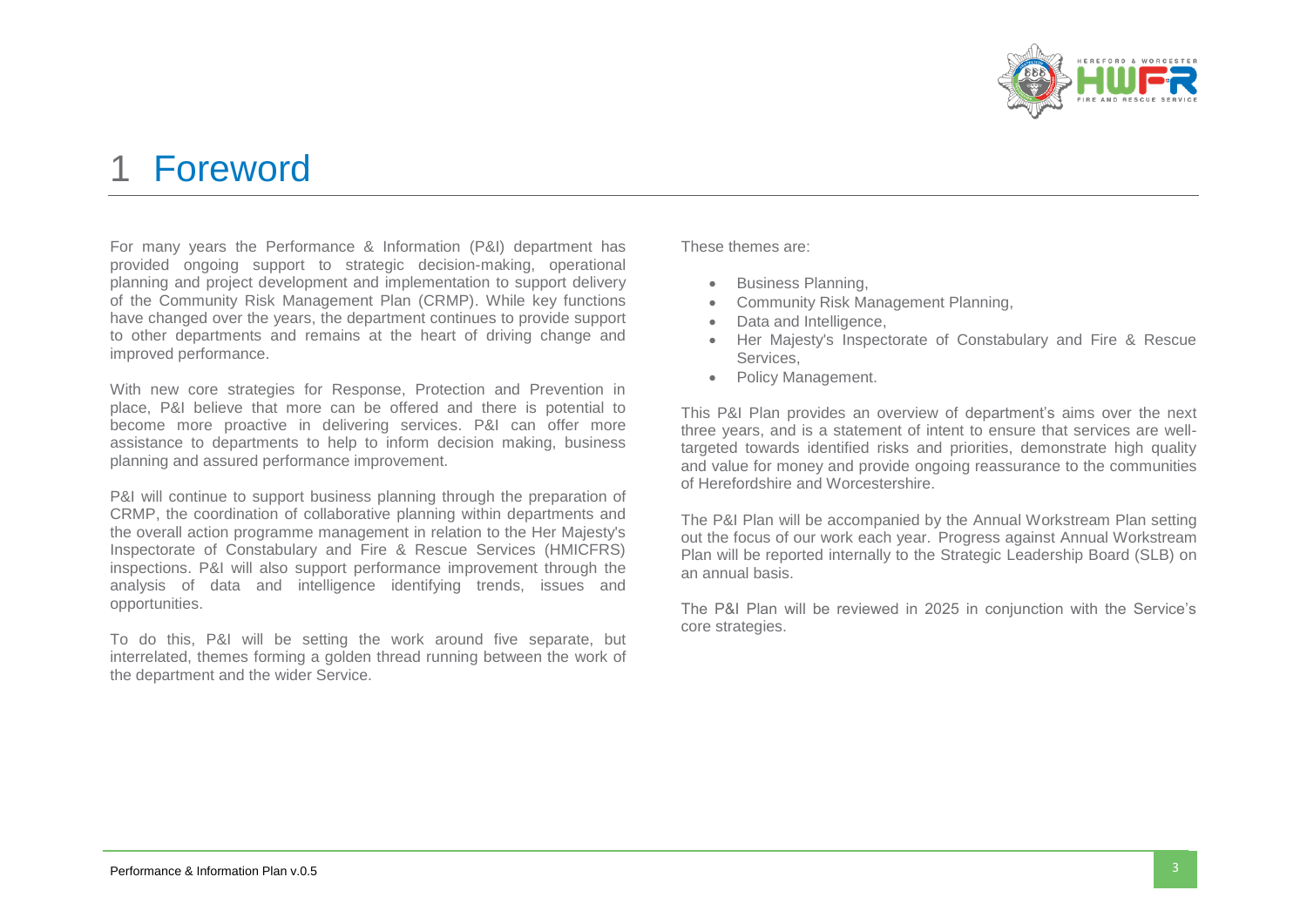

## <span id="page-3-0"></span>2 Introduction

#### <span id="page-3-1"></span>**3.1 PURPOSE**

This document outlines the role of the Service's Performance & Information department in supporting the delivery of Service priorities, which are defined in three core strategies for Response. Protection and Prevention.

The following diagram shows how P&I's work will support the delivery of core strategies (green labels), the work of strategic management and Service departments (red labels) within the overall context of the wider Service, partners and community environment (grey labels).

#### <span id="page-3-2"></span>**3.2 STRATEGIC AIM**

HWFRS has a crucial role to play in keeping people and their property safe. The Service do this through a coordinated range of response, Protection and Prevention strategies and services delivered by a welltrained workforce, often working closely with other partners in the community. P&I's strategic aim is to ensure that these services are welltargeted towards identified risks and priorities, that they demonstrate high quality and value for money and that they provide ongoing reassurance to the communities of Herefordshire and Worcestershire.

#### <span id="page-3-3"></span>**3.3 APPROACH**

P&I will work closely with colleagues in Service departments and across local partner organisations. This will assist in increasing P&I's understanding of the needs of colleagues, partners and their customers.



It will also help to target those areas and groups more vulnerable to the risk of fire and other emergencies. The Plan provides a framework for ongoing development in the five main work areas within P&I and is supported by headline aims and measurable objectives.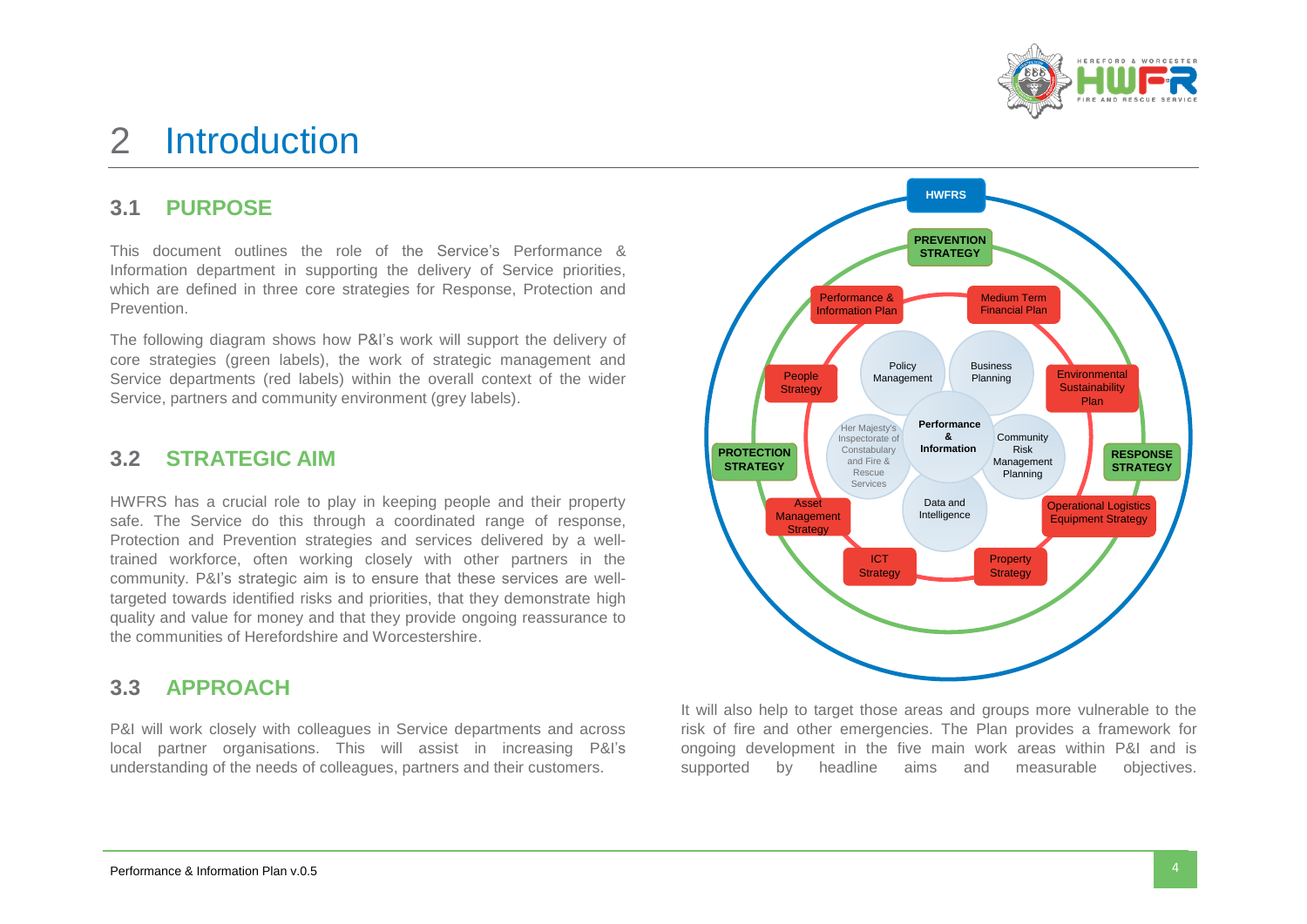

## <span id="page-4-0"></span>3 Principles

The work of the P&I department will be governed by a set of guiding principles common to all aspects of HWFRS activity. The principles serve to ensure focus and direction is maintained in achieving the strategic aim.

|                | <b>Alignment to Service's</b><br>strategies              | The P&I Plan will be aligned with Response, Protection and Prevention core strategies, and will support strategic<br>decision making and the successful delivery of services.                                                                                   |
|----------------|----------------------------------------------------------|-----------------------------------------------------------------------------------------------------------------------------------------------------------------------------------------------------------------------------------------------------------------|
| $\overline{2}$ | Focused on our people                                    | P&I will aim to ensure all data, information, processes, plans and policies are people focused, easy to access and<br>easy to use, including automated and interactive reporting where possible.                                                                |
| 3              | Safety of our staff and<br><b>communities</b>            | Safety will continue to be at the heart of all that P&I do, particularly focusing on both organisational performance<br>and community reassurance.                                                                                                              |
|                | <b>Ways of working</b>                                   | P&I will aim to ensure its availability to support strategic decision making, planning, and delivery and the wider<br>data and information needs of the Service, partners and communities.                                                                      |
| 5              | <b>Learning organisation</b>                             | P&I will ensure that our work enables lessons to be learned, especially in relation to organisational performance<br>and business planning so that the learning can be used appropriately to inform, challenge and improve service<br>processes and activities. |
| 6              | <b>Best practice</b>                                     | P&I will seek identified best practice wherever practical and share appropriately to help to improve P&I work in<br>supporting the organisation and wider community.                                                                                            |
|                | <b>Equality, Diversity and</b><br><b>Inclusion (EDI)</b> | P&I will actively promote EDI within the department and through its role in supporting the Service's work with<br>partners and communities, particularly those most vulnerable within local communities.                                                        |
| 8              | <b>Impact Assessment</b>                                 | P&I will conduct impact assessments when working on new policies, projects and activities to ensure the safety of<br>the workforce, safety of the community and safety of service delivery.                                                                     |
| 9              | <b>Health, Wellbeing &amp; Fitness</b>                   | P&I will support the staff to manage workloads effectively in order to avoid stress and other adverse health and<br>wellbeing impacts of their roles, which on occasion can require intense periods of working under pressure.                                  |
| 10             | <b>Collaboration</b>                                     | Where practical, P&I will work with partners and share information to promote activities that add value to HWFRS<br>services, provide cost efficiencies and/or improve the effectiveness of services provided.                                                  |
| 11             | <b>Management information</b>                            | P&I will prepare and share clean, accurate and timely data and information to inform and support decision<br>making, business planning, and other management functions.                                                                                         |
| 12             | <b>Sustainability</b>                                    | P&I will manage the delivery of the plan and review the impact of P&I roles in providing a cost effective and<br>sustainable service for HWFRS, Service's partners and the wider communities of Herefordshire and<br>Worcestershire.                            |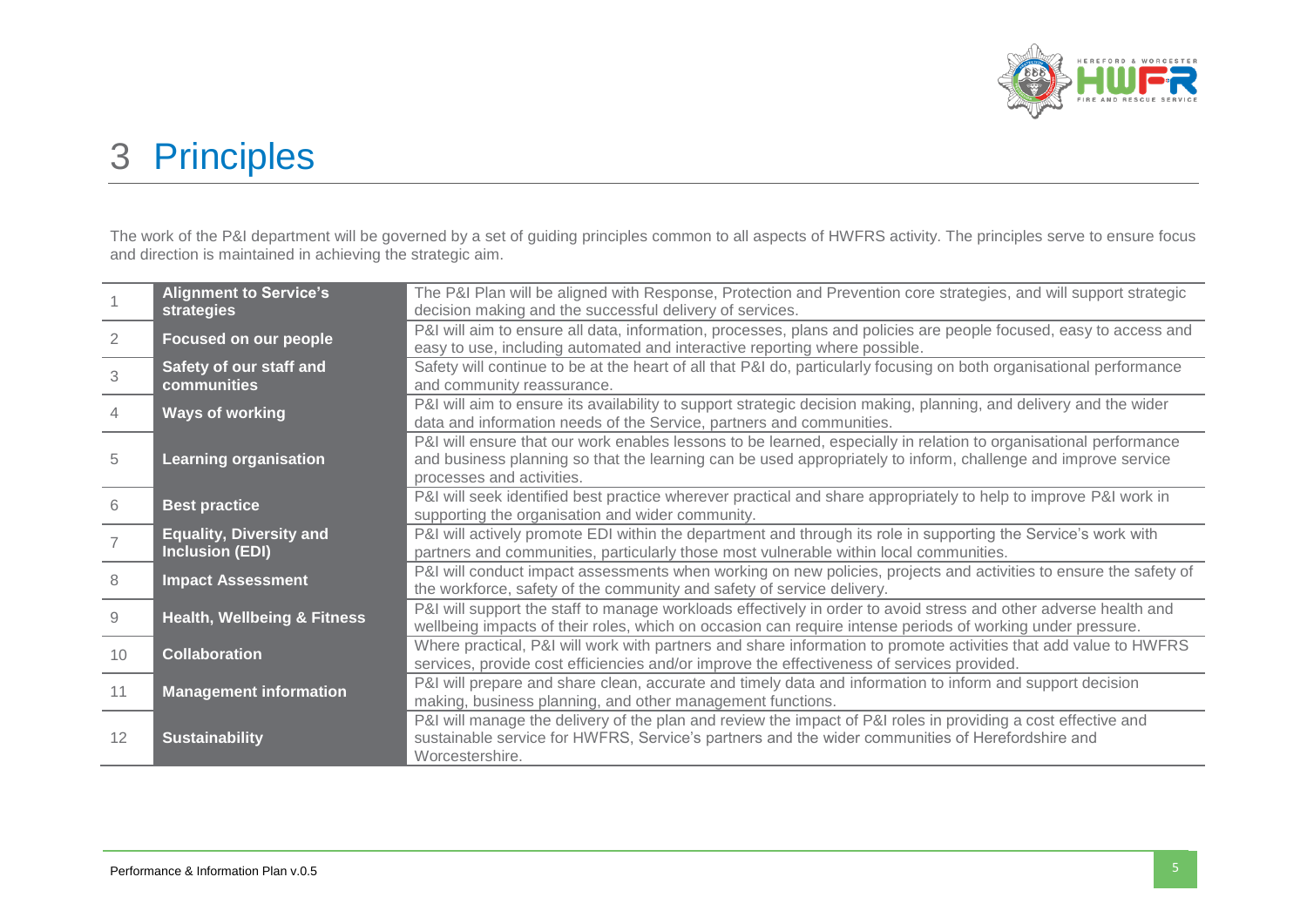

## <span id="page-5-0"></span>4 Key Functions

This Plan identifies the five main areas of activity delivered by the P&I department. It forms a framework for development over the next three years, which will support both the Service's strategic vision and its core purpose of keeping people safe from fire and other risks and responding efficiently and effectively to incidents and emergencies.

The work also embraces the five principles set out in the Fire Alliance Strategic Plan 2018–22, developed between Hereford & Worcester Fire and Rescue Service and Shropshire Fire and Rescue Service.

The five principles are as follows:

- reassuring our communities
- making our communities more resilient
- building safe and secure communities
- reforming our services
- managing our performance.

Each of the five functions has a summary statement of how P&I intend to develop and improve its own services over the next three years. This is followed by headline lists of aims and objectives that P&I intend to achieve. These aims and objectives will form the basis of key priorities, which will be set out in the Annual Workstream Plan.

The five key functions are shown in the following diagram.

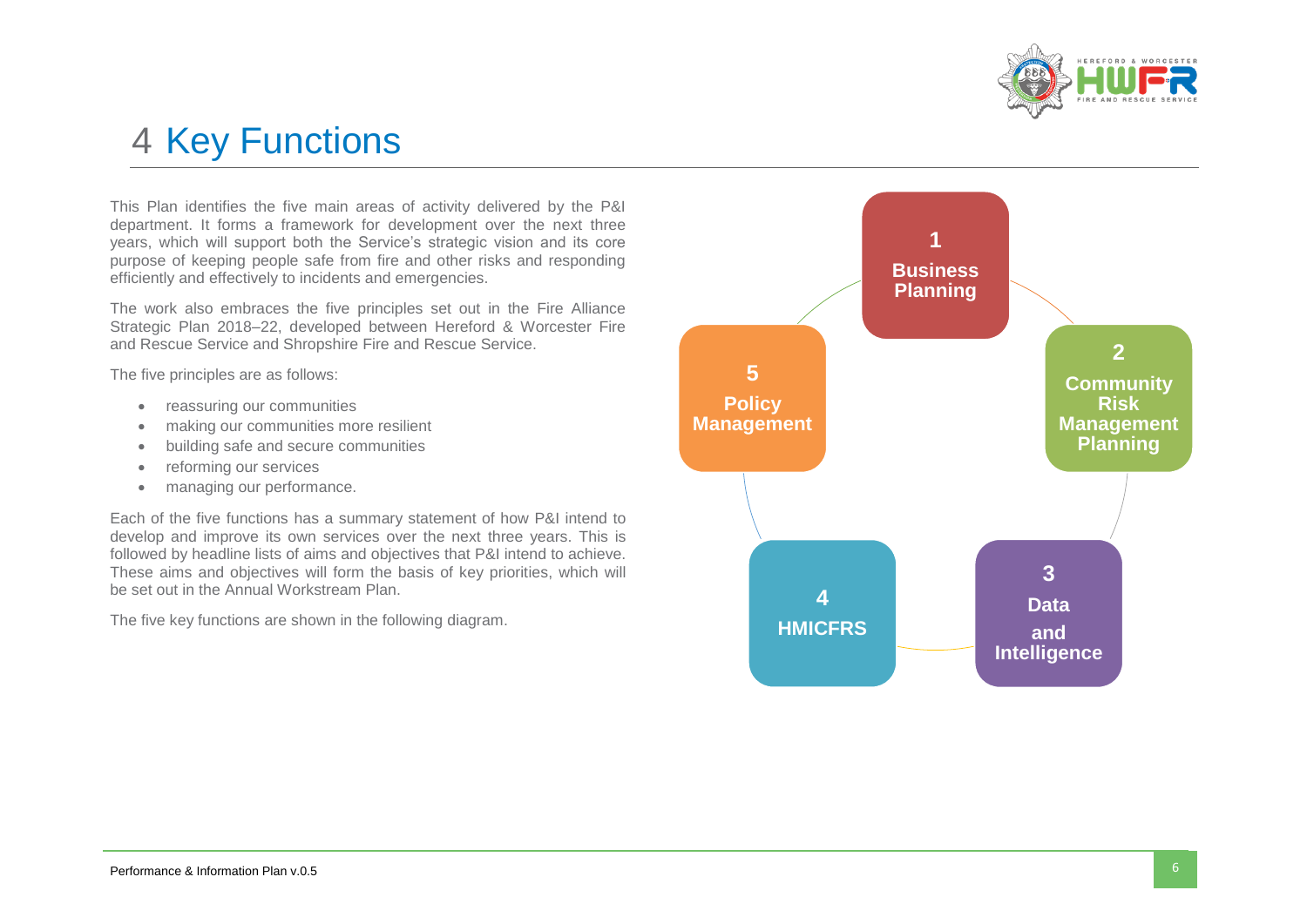

## <span id="page-6-0"></span>5.1 Business Planning



Business Planning is about identifying the most effective ways of balancing the Service's resources and requirements against community needs and demands. It involves identifying strategic objectives, prioritising activities and preparing plans to deliver appropriate activities. The delivery of these plans is monitored over time to ensure they achieve their aims and they are published to ensure openness and transparency. The main strategic plan is the Community Risk Management Plan and this is supported by core strategies, departmental business plans and project plans.

The P&I's role is to ensure this cyclical process runs smoothly. This will be achieved by overseeing the implementation of a collaborative planning platform with quarterly meetings allowing departmental heads to discuss their plans for delivering the strategic objectives and priorities identified by the Strategic Leadership Board (SLB). Facilitating meetings between managers will enable interrelationships between plans to be identified, and potential synergies to ensure cross functional business planning.

#### **Aims:**

- Coordinate a collaborative planning platform to facilitate discussion and communication between departments to ensure issues and interdependences are recognised and addressed.
- Ensure the planning process enables individuals and departments to achieve their responsibilities and assists others to achieve theirs.
- Promote challenge on issues and impacts, and seek feedback from departments to inform future planning and processes.
- Record and monitor progress of departmental business plans, priorities and work streams.
- Report to senior management on overall progress and any outstanding issues requiring direction.

#### **Objectives:**

- Quarterly collaborative planning meetings encouraging early and ongoing dialogue between managers to improve the delivery of work programmes.
- Collation of updates and actions arising from collaborative planning meetings.
- Submission of updates to senior management to maintain progress against priorities.
- Removal of silo working through ongoing challenge and monitoring of plan progress.
- Preparation of an annual review of the collaborative planning process.
- Publication of plans and reviews, including lessons learned and areas of good practice.

Following a cyclical business planning process provides the opportunity for managers to set priorities for coming years well in advance. It also enables plans to be monitored, reviewed and reported through public-facing mechanisms including the Annual Service Plan, the Annual Service Review and the Service's website.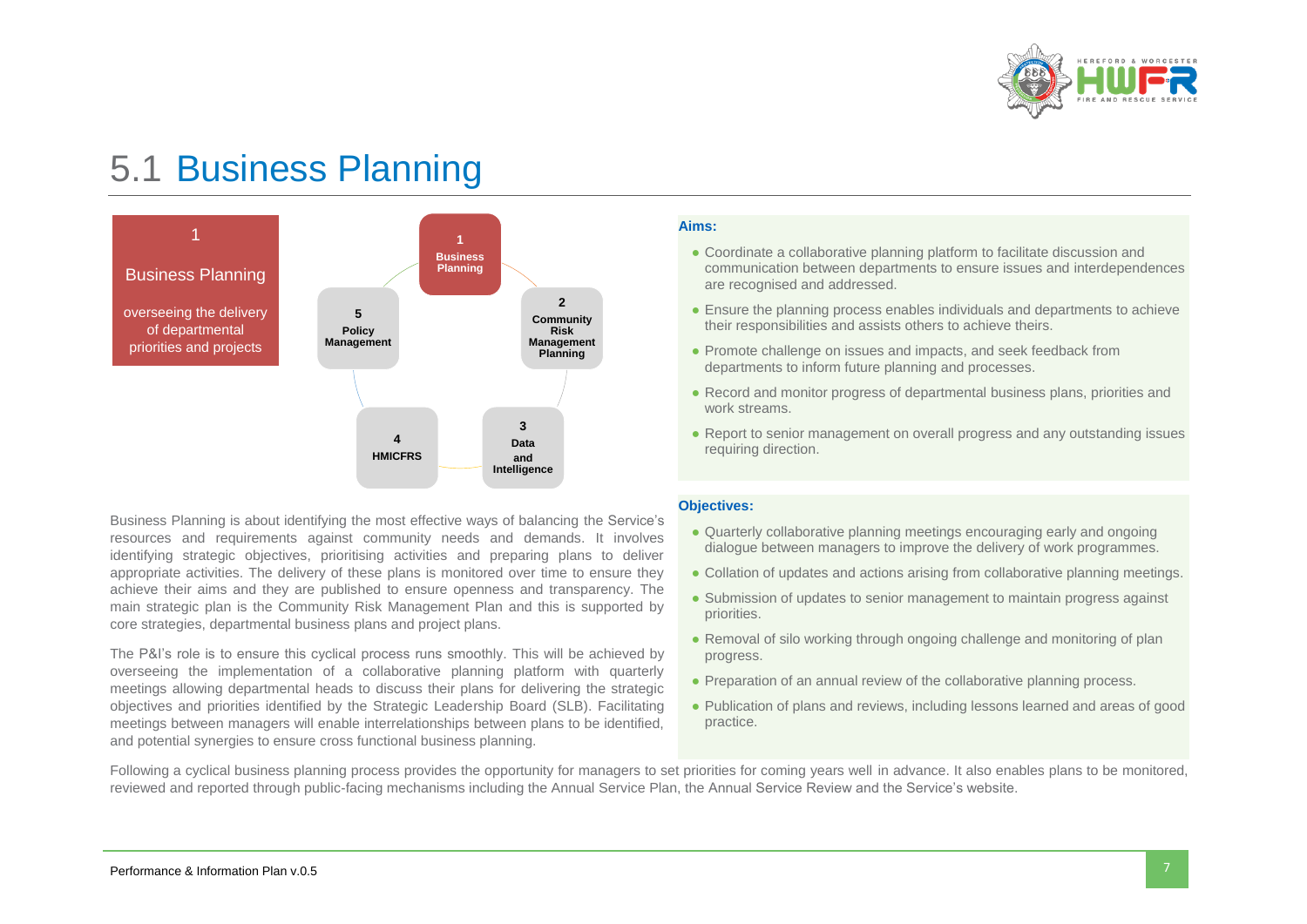

## <span id="page-7-0"></span>5.2 Community Risk Management Planning



The Service's overall strategic plan for managing risk is the Community Risk Management Plan (CRMP). It sets out the Service's strategic direction and its plans for tackling and managing risk over the medium term and provides the key impetus for delivering the Service's vision.

The Service's strategic priorities and departmental business plans are all guided by the CRMP, which ensures a coherent and targeted approach to managing risk in our communities, for our firefighters and for the wider organisation.

The CRMP is intrinsically linked to the Medium Term Financial Plan (MTFP), the government's Fire Reform programme and the Fire and Rescue Services National Framework in helping to promote greater efficiency and effectiveness in delivering our services and in supporting our workforce and the wider community.

A key challenge in the coming years will be to develop high level performance indicators to demonstrate progress and improvement in implementing the CRMP. This will also involve aligning our integrated risk management methodology with Shropshire Fire and Rescue Service, with whom Service has a strategic fire alliance.

#### **Aims:**

- Co-ordinate and manage the preparation of the CRMP.
- Ensure the preparation and delivery of CRMP plans and projects.
- Undertake annual reviews of performance against quantitative and qualitative evaluation criteria.
- Explore potential ways of addressing areas of improvement to ensure they are comprehensive, smarter, transparent, and relevant.
- Ensure the National Fire Chiefs Council's Community Risk Management Planning Fire Standard principles are embedded in future planning.

#### **Objectives:**

- An agreed common approach with partners to provide assurance of delivering value for money.
- Incorporation of CRMP plans and projects into Service, and departmental priorities and workstreams.
- Development of a performance and evaluation framework, including quarterly and annual performance reporting.
- Annual updates of the CRMP Risk Review and Station Risk Profiles.
- Preparation of a CRMP Management Strategy.
- Provision of in-depth analysis of risks and opportunities, enhanced risk modelling using improved data sources, provision of progress reports against meaningful and challenging targets, linking to the Service's three core strategies, and engagement with the workforce in preparing/delivering the CRMP.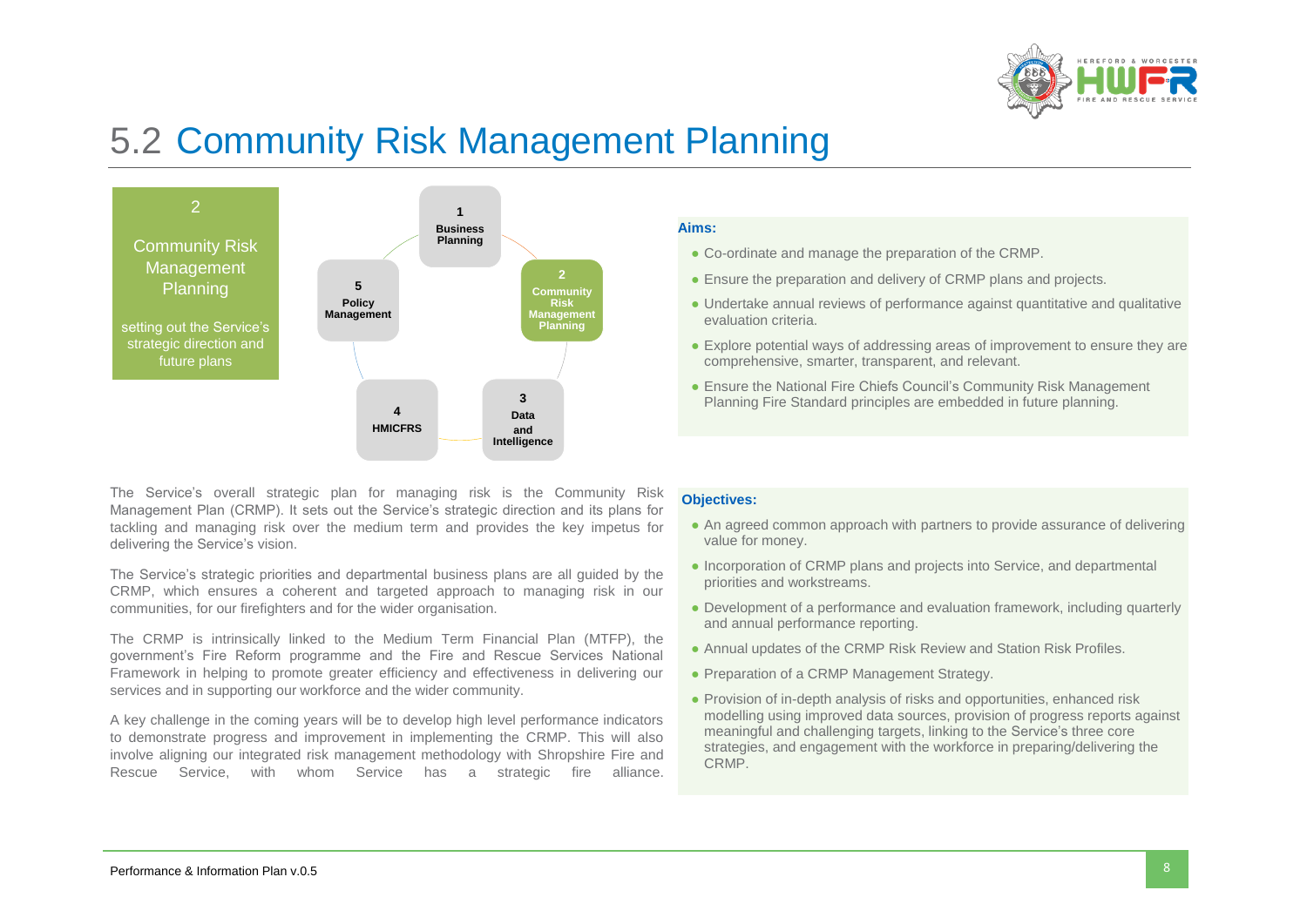

## <span id="page-8-0"></span>5.3 Data and Intelligence



The P&I department recognises that providing high quality data means adapting to a data driven intelligence model. This will put smart data at the heart of strategic, organisational and operational decision making. Providing high quality data necessitates using state of the art systems and tools, that facilitate data collection, enable effective data cleansing and allow investigation and reporting in a timely manner.

A transition from archived incident data analysis to short- and long-term incident data forecasting using a range of analytical techniques has been initiated. This approach will help the department to become more responsive, flexible and adaptable, particularly in relation to evaluating Service performance, assessing the efficient use of resources and processes, and in keeping up with the increasing demands on our service from partners and members of the public.

Future work will include developing a more dynamic approach to not only Service's data, but also Service partners' datasets to give a more rounded picture to aid the identification of strategic objectives. Data and knowledge sharing will help to build resilience in the Service's work with communities, and will also help to prevent potentially tragic emergencies.

#### **Aims:**

- Identify key areas where data and intelligence will be used to drive organisational performance and decision making to support the Service's core strategies and departmental business planning.
- Review data and information sources to improve accuracy and ensure quality.
- Review software and systems to enable more efficient work.
- Build good relationships across all Service departments and with partners in sharing and utilising data and intelligence.
- Encourage feedback, challenge, innovation and problem solving across all levels of the organisation through the use of data and analysis.
- Ensure that data provided is transparent, accessible, legally compliant and relevant for the end user in line with the National Fire Chiefs Council's Data Fire Standard.

#### **Objectives:**

- Improved access to, and availability of, information and data for a wide range of users.
- Identification of data sources and implementation of a quality control process for all aspects of data management.
- Implementation of a comprehensive review of data systems, including identification of areas for optimising data flow.
- Improved communication between departments and other data users through the formation of a data group.
- Improved data referencing and publication to help ensure openness and transparency.

To help the Service meet the expectations of Service partners and communities in terms of data transparency, P&I are planning to introduce best practice processes, including streamlined reporting using cost-effective, automated ways of accessing and visualising data in user-friendly formats.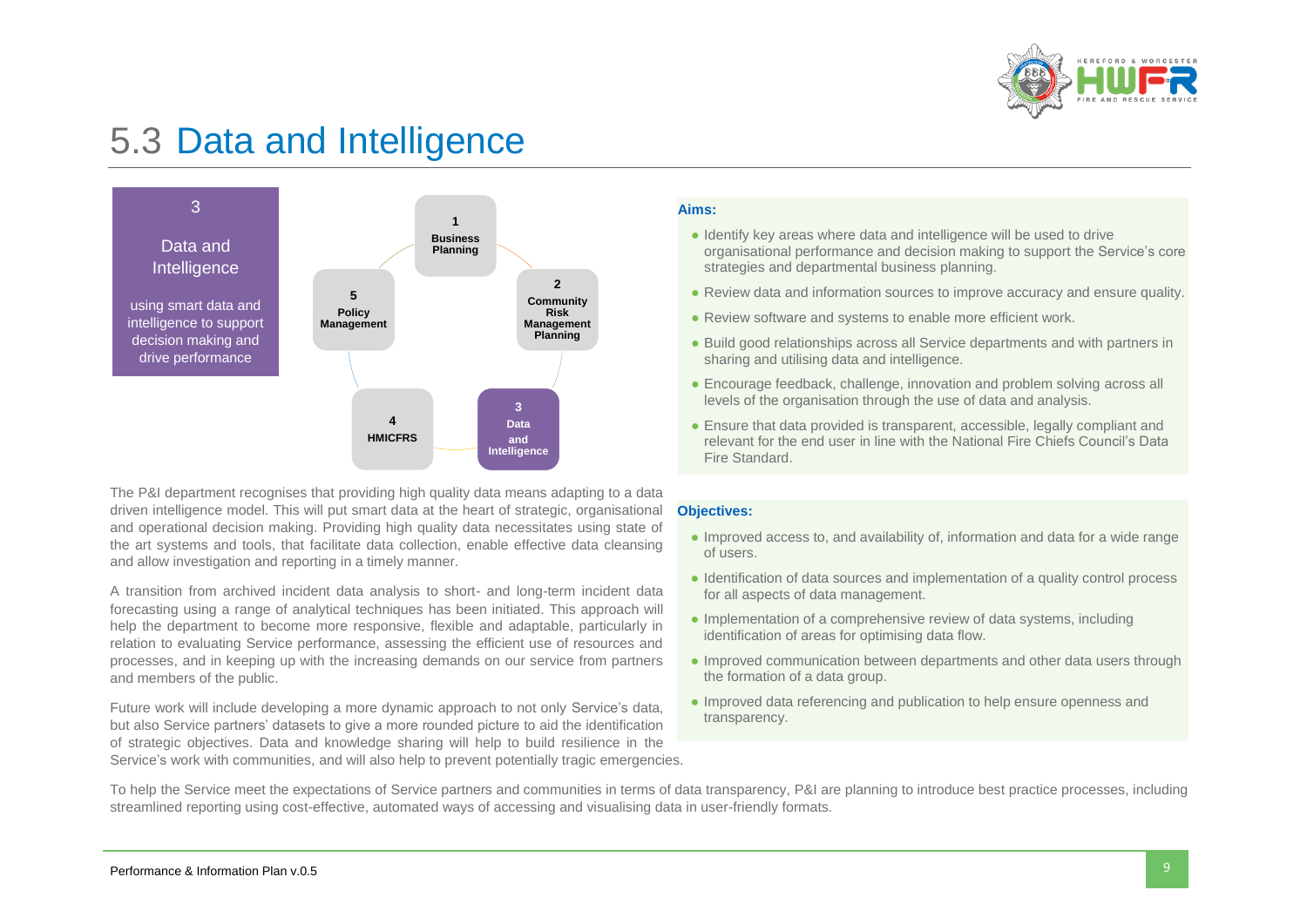

## <span id="page-9-0"></span>5.4 Her Majesty's Inspectorate of Constabulary and Fire & Rescue Services (HMICFRS)



Since 2018, Her Majesty's Inspectorate of Constabulary and Fire & Rescue Services (HMICFRS) reintroduced an inspection programme for all Fire and Rescue Services in England, Wales and Northern Ireland.

The aim of these inspections is to monitor the efficiency and effectiveness of each Service and how they look after their own people. The scope of inspections varies from all inspection to a themed one, (such as our response to Covid-19), and the same also applies to data collection forms which are now limited to bi-annual returns of evidence.

Results of both inspections and collected evidence are made publicly available, and recommendations are proposed when areas of improvement have been identified by the HMICFRS.

#### **Aims:**

- Co-ordinate and manage spring and autumn data collections for HMICFRS.
- Build more resilience within the Performance & Information department in relation to the HMICFRS bi-annual data collection process.
- Share the data collection outcomes with a wider group of stakeholders to assist in improving the Service's efficiency and effectiveness.
- Co-ordinate and facilitate HMICFRS inspections across the organisation.
- Adhere to the proposed recommendations made by HMICFRS when audit reports are published and seek improvement in areas where concerns were found and recommendations made.
- Ensure good progress is being made by the Service on any recommendations by the HMICFRS.

#### **Objectives:**

- Provide bi-annual data collections within the statutory deadlines.
- Produce a quidance document describing all steps taken during the data collection process.
- Provide an internal interdepartmental training to all involved in the data collection process.
- Co-ordinate Prevention Strategy Meetings to collate evidence and regularly report to the Strategic Leadership Board and Fire and Rescue Authority (FRA) on progress being made in relation to any HMICFRS' Cause of Concern and Areas for Improvement.
- Provide quarterly updates to SLB and the FRA on progress of the improvement plan to discharge any areas for improvement, identified by HMICFRS.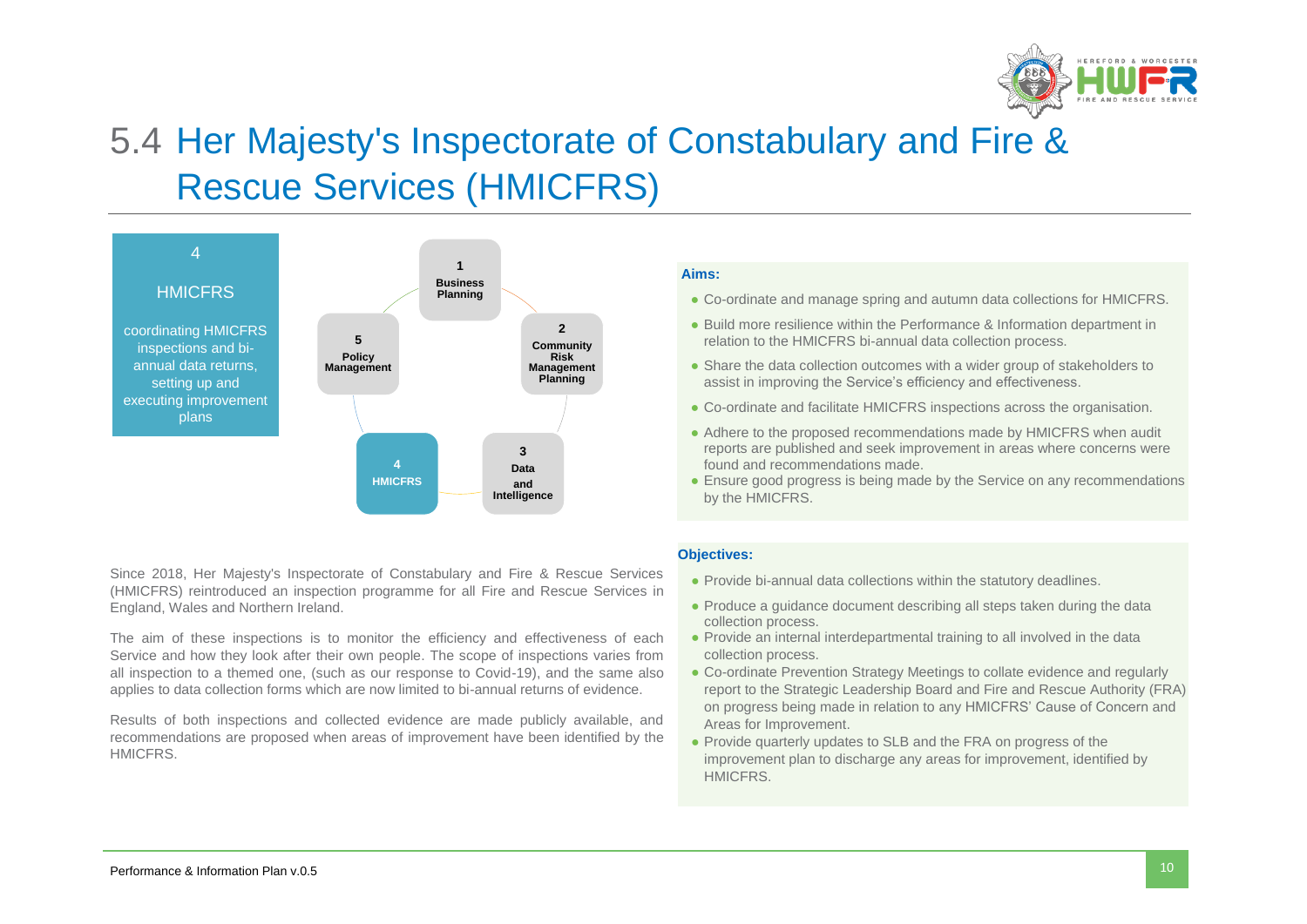

## <span id="page-10-0"></span>5.5 Policy Management



Policies are the documents published by the organisation which aim to promote the best practice and to provide guidance for managers across the organisation. The policy must comply with the legislation.

Policies are written by the departments' heads and when first drafted, they undergo a 3 week consultation process seeking feedback from the Strategic Leadership Board (SLB), departments' heads and representative bodies.

Once finalised, they are recorded in the Service's Policy Library governed by the P&I department. Subsequently, these polices are periodically reviewed and revised according to the latest legislation changes, newly identified improvements within the Service's operation or suggested recommendations made by the National Fire Chiefs Council (NFCC).

#### **Aims:**

- Review and revise procedures related to the Policy Management.
- Co-ordinate the Policy process for consultation within the agreed deadlines.
- Review and update the Policy Library.
- Review the communication channels between parties involved in the Policy process.
- Build more resilience within Performance & Information department in relation to the Service Policy process.

#### **Objectives:**

- Simplify the procedures related to the policy process.
- Propose a new template that reflects legislative and organisational changes.
- Manage correspondence related to the policies received in a timely manner.
- Prompt regular reminders to department heads as to which policy must be reviewed or archived in any specific quarter.
- Propose improvements to be made in relation to the Policy Library.
- Provide internal training to all Performance & Information staff with regard to the policy process.
- Produce a regular annual report summarising the policies amended and published throughout a year.